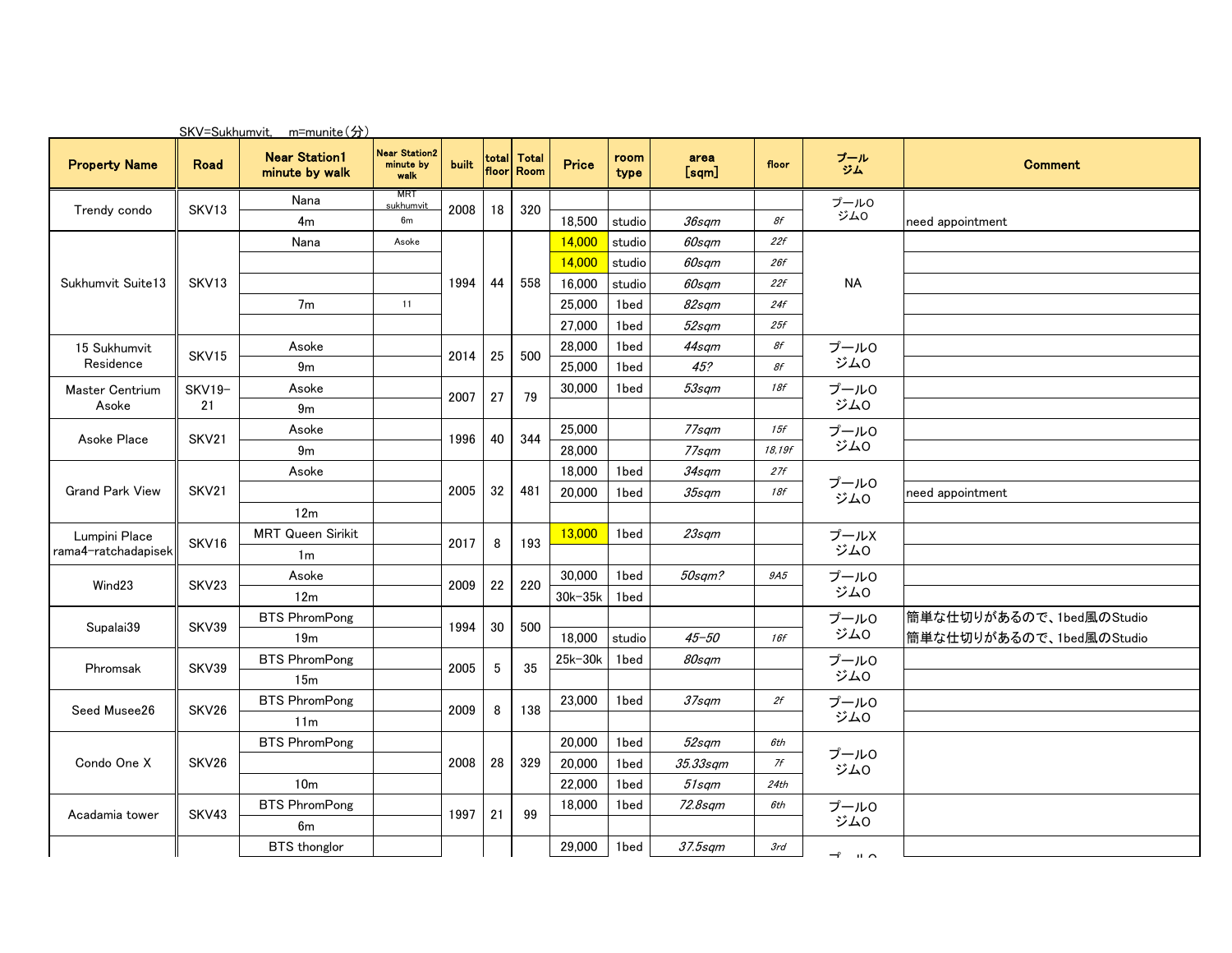| "Liv@49"           | SKV49             | 7m                    |  | 2016          | 8  | 183    | 30,000 | 1bed   | 38sqm           | 8f          | ノールい<br>ジムロ   |                                   |
|--------------------|-------------------|-----------------------|--|---------------|----|--------|--------|--------|-----------------|-------------|---------------|-----------------------------------|
|                    |                   |                       |  |               |    |        | 35,000 | 1bed   | 44.73sqm        | 5f          |               |                                   |
| Vi <sub>a49</sub>  | SKV49             | <b>BTS</b> thonglor   |  |               |    |        | 40,000 | 1bed   | $45 - sqm$      | 2nd,6th     | プール0          |                                   |
|                    |                   | 9 <sub>m</sub>        |  | 2013          | 8  | 85     | 45,000 | 1bed   | $45 - sqm$      | 3rd         | ジム0           |                                   |
| 49Plus 1           | SKV49             | <b>BTS</b> thonglor   |  |               | 9  |        | 25,000 | 1bed   | 50sqm           | 3rd, 5f, 6f | プール0          |                                   |
|                    |                   | 10 <sub>m</sub>       |  | 2005          |    | 77     | 26,000 | 1bed   | 50sqm           | 9f          | ジム0           |                                   |
| Crest49            | SKV49             | <b>BTS</b> thonglor   |  |               | 8  |        | 25,000 | 1bed   | $35$ sqm        | 5f          | プール0          |                                   |
|                    |                   | 9m                    |  | 2012          |    | 88     | 30,000 | 1bed   | $35$ sqm        | 7f          | ジム0           |                                   |
| 49Plus 2           | SKV49             | <b>BTS</b> thonglor   |  | 2005          | 9  | 63     | 30,000 | 1bed   | 54sqm           | 3f          | プール0          |                                   |
|                    |                   | 9m                    |  |               |    |        | 30,000 | 1bed   | 54sqm           | 4f          | ジム0           |                                   |
| KAZE34             | SKV34             | <b>BTS</b> thonglor   |  | 2014<br>renov | 8  | 32     | 20,000 | studio | 50sam           | 4f          | ジャグジー0<br>ジム0 | 簡単な仕切りがあるので、1bed風のStudio。ジャグジーがある |
|                    |                   | 15m                   |  | ated          |    |        | 18,000 | studio | 46sqm           | 4D          |               | 簡単な仕切りがあるので、1bed風のStudio。ジャグジーがある |
| Rung Aroon         | SKV36             | <b>BTS</b> thonglor   |  | 2008          | 8  | 50     | 13,000 | studio | 30              | 3f          | プールX          |                                   |
|                    |                   | 5 <sub>m</sub>        |  |               |    |        | 15,000 | studio | $35 - 40$       | 3f          | ジムX           |                                   |
|                    | SKV <sub>55</sub> | <b>BTS</b> thonglor   |  |               |    |        |        |        |                 |             |               |                                   |
| The Clover         |                   |                       |  | 2010          | 9  | 580    | 20,000 | 1bed   | 35.33sqm        | A7f         | プール0          |                                   |
|                    |                   | 20 <sub>m</sub>       |  |               |    | 28,000 | 1bed   | 45sqm  | D <sub>5f</sub> | ジム0         |               |                                   |
|                    |                   |                       |  |               |    |        | 30,000 | 1bed   | 57sqm           | 5f          |               |                                   |
| NobleSolo          | SKV55             | <b>BTS</b> thonglor   |  | 2010          | 24 | 408    | 18,000 | studio | $35$ sqm        | 10f         | プール0<br>ジム0   |                                   |
|                    |                   | 25m                   |  |               |    |        | 20,000 | studio | $35$ sqm        | 12f         |               |                                   |
|                    | SKV40             | <b>BTS</b> thonglor   |  |               | 8  |        | 20,000 | 1bed   | 50sqm           | Зf          | プール0          |                                   |
| Condo One thonglor |                   | 5m                    |  | 2008          |    | 151    |        |        |                 |             | ジム0           |                                   |
| ADDRESS42          | SKV42             | <b>BTS</b> ekkamai    |  | 2007          | 8  | 214    | 20,000 | 1bed   | 45sqm           | 7th         | プール0          |                                   |
|                    |                   | 5 <sub>m</sub>        |  |               |    |        | 21,500 | 1bed   | 45sqm           | B6f         | ジム0           |                                   |
|                    | SKV63             | <b>BTS</b> ekkamai    |  |               |    |        | 20,000 | 1bed   | $33$ sqm        | B11f        | プール0<br>ジム0   |                                   |
| Ceil               |                   |                       |  | 2013          | 17 | 380    | 19,000 | 1bed   | $35$ sqm        | 4f          |               |                                   |
|                    |                   | 17 <sub>m</sub>       |  |               |    |        | 26,000 | 1bed   | $35$ sqm        | 6f          |               |                                   |
| Nice Residence     | SKV63             | <b>BTS</b> ekkamai    |  | 2012          | 8  | 68     | 18,000 | studio | $36 - 40$ sqm   | 4f          | プール0<br>ジム0   | 日本のテレビが3or4チャンネル賃料に含まれる           |
|                    |                   | 19 <sub>m</sub>       |  |               |    |        |        |        |                 |             |               | お部屋の掃除付き                          |
| Aspire Rama4       | rama4             | <b>BTS</b> ekkamai    |  | 2013          | 32 | 1432   | 15,000 | 1bed   | 39sqm           | 15f         | プール0          |                                   |
|                    |                   | 8m                    |  |               |    |        |        |        |                 |             | ジム0           |                                   |
| Lumpini Place      | rama4             | <b>BTS</b> ekkamai    |  | 2011          | 28 | 887    | 12,000 | 1bed   | 28sq,           | 11f         | プール0          |                                   |
|                    |                   | 8m                    |  |               |    |        |        |        |                 |             | ジム0           |                                   |
| Life <sub>65</sub> | SKV65             | <b>BTS Phrakanong</b> |  | 2010          | 26 | 540    | 22,000 | 1bed   | 42sqm           | 20f         | プール0          |                                   |
|                    |                   | 4 <sub>m</sub>        |  |               |    |        | 22,000 | 1bed   | 42sqm           | 21f         | ジム0           |                                   |
| Hive <sub>65</sub> | SKV65             | <b>BTS Phrakanong</b> |  | 2010          | 8  | 124    | 15,000 | 1bed   | 41sq.           | 6th         | プール0          |                                   |
|                    |                   | 10 <sub>m</sub>       |  |               |    |        |        |        |                 |             | ジム0           |                                   |